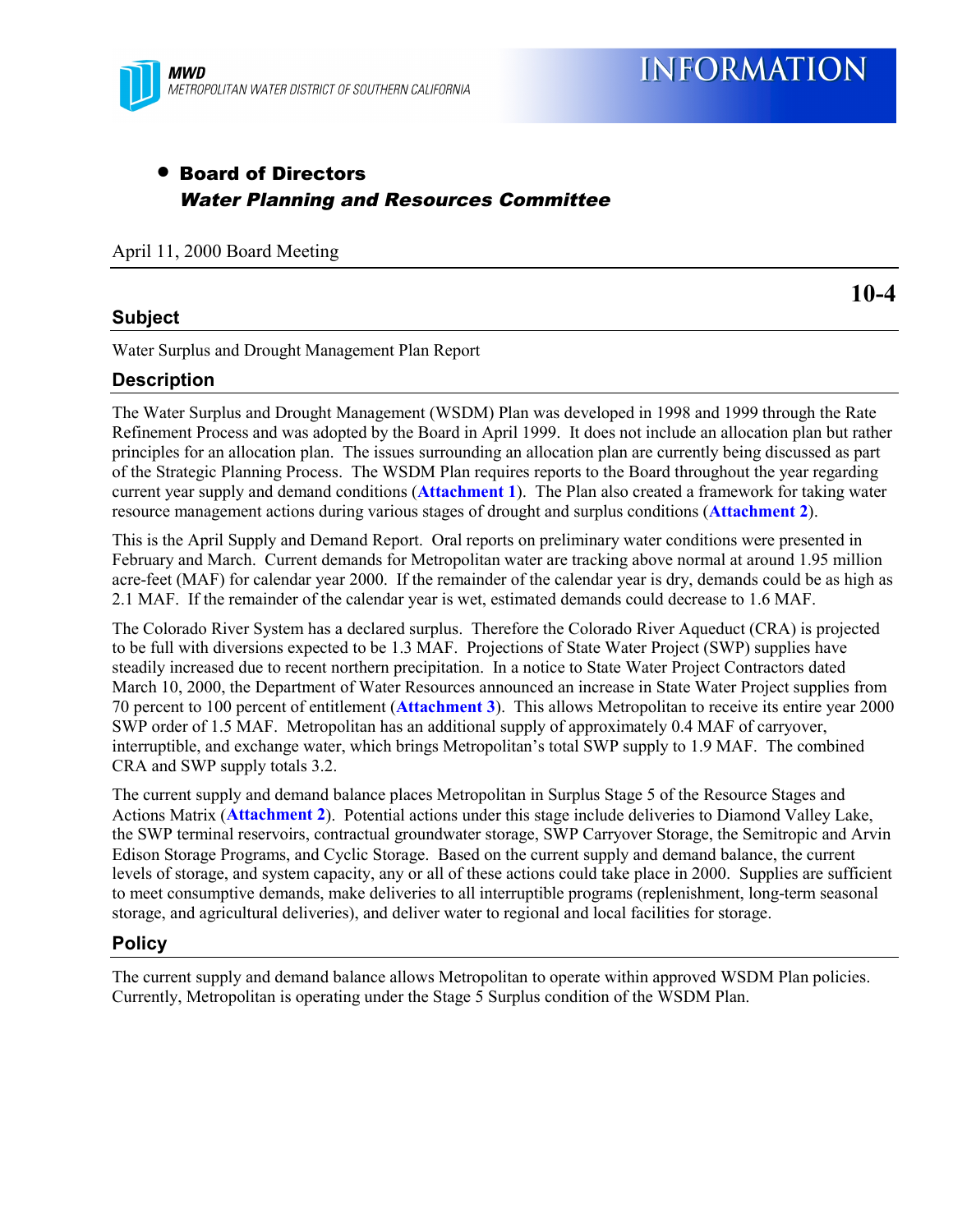# **Fiscal Impact**

Not applicable.

 $M$ 3/20/2000  $n$ *h*eno  $\overline{\mathcal{L}}$ *Date*

*Stephen N. Arakawa Acting Manager, Water Resource Management*

tit 3/29/2000 $\Omega$ К n, k *General Manager Date*

**Attachment 1 Attachment 2 Attachment 3**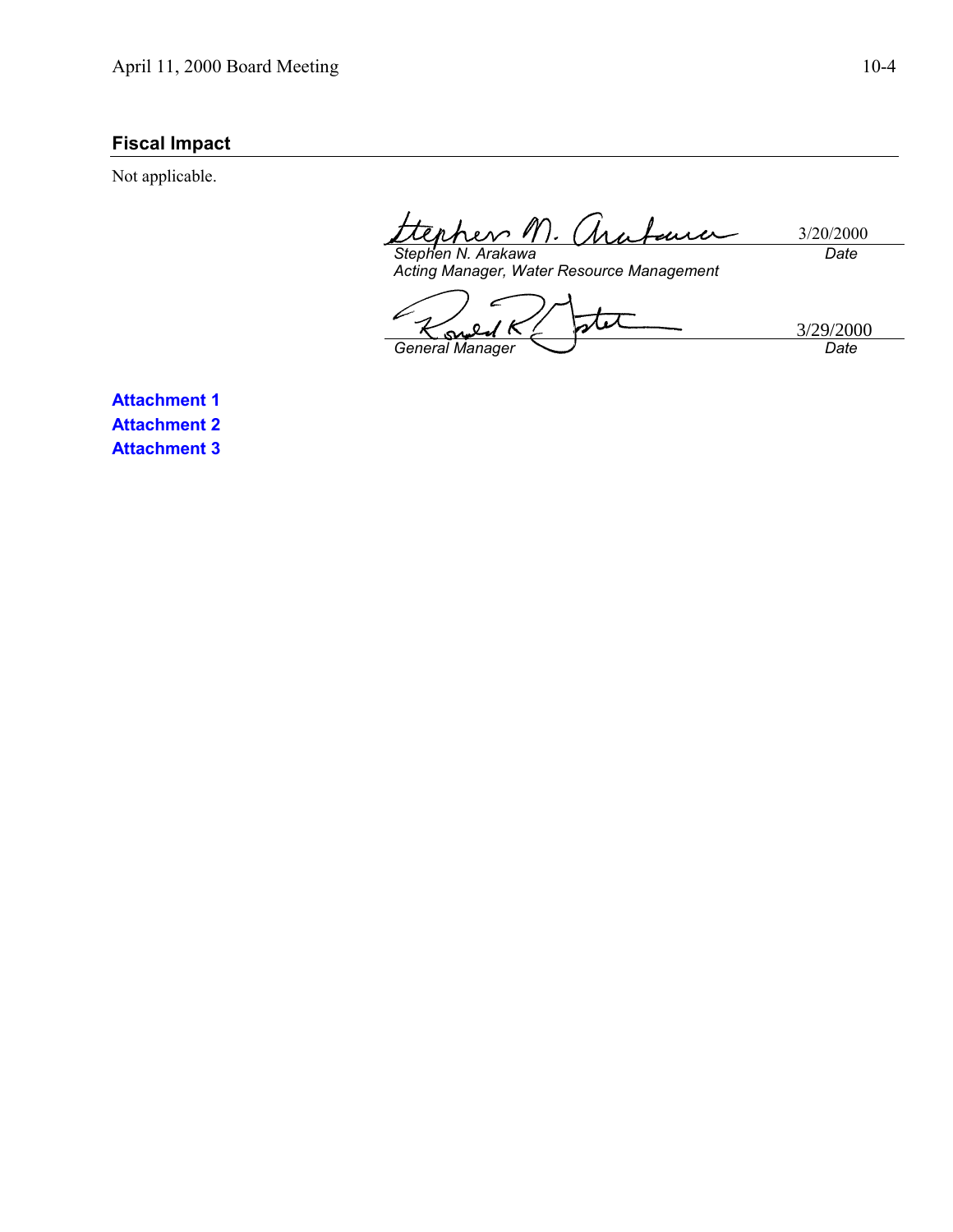# **ATTACHMENT 1**

#### **Supply and Demand Reports and Response Actions**

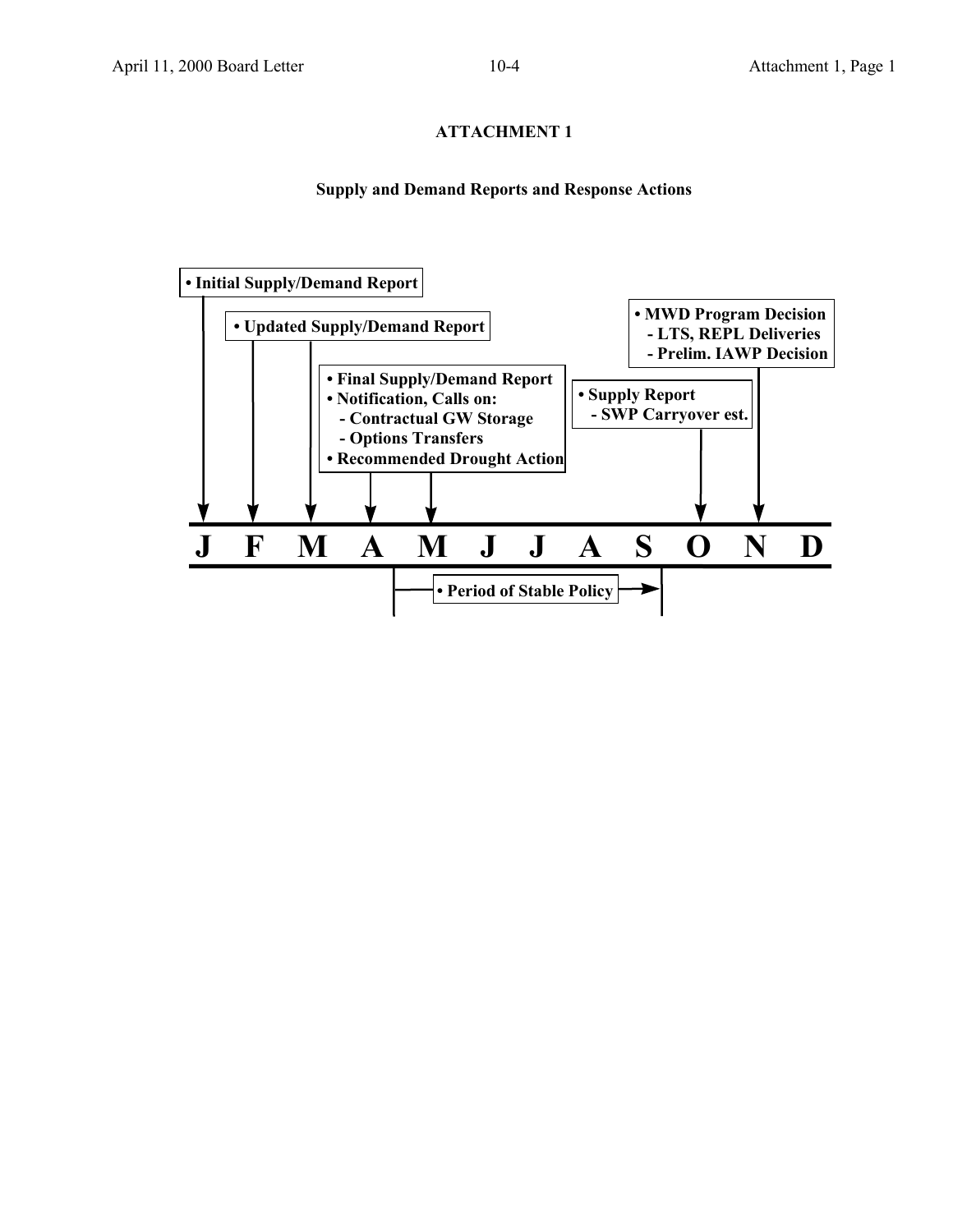#### **Attachment 2**

#### **Resource Stages and Actions Matrix**

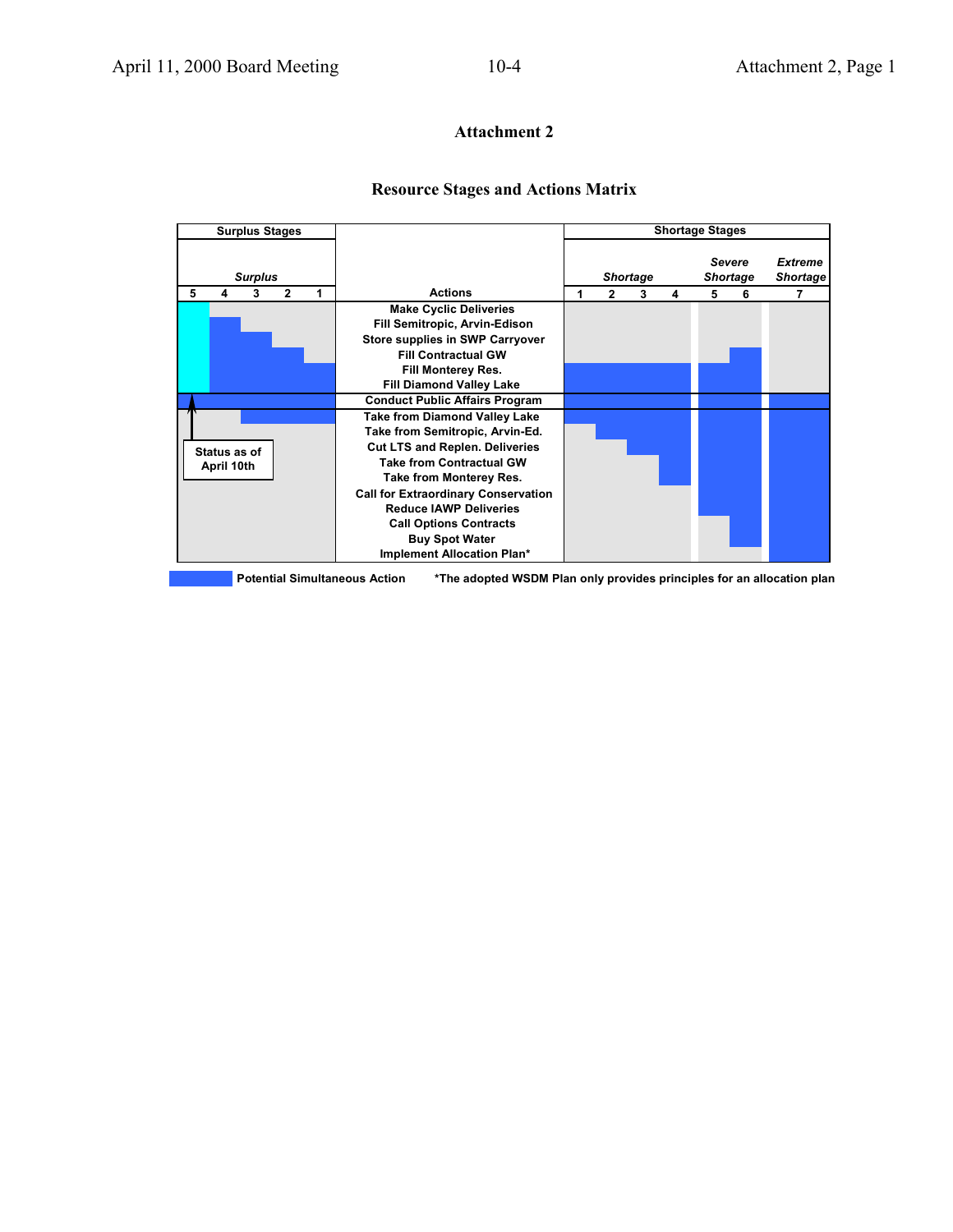The Following 2 Pages are

Attachment 3

To Board Letter 10-4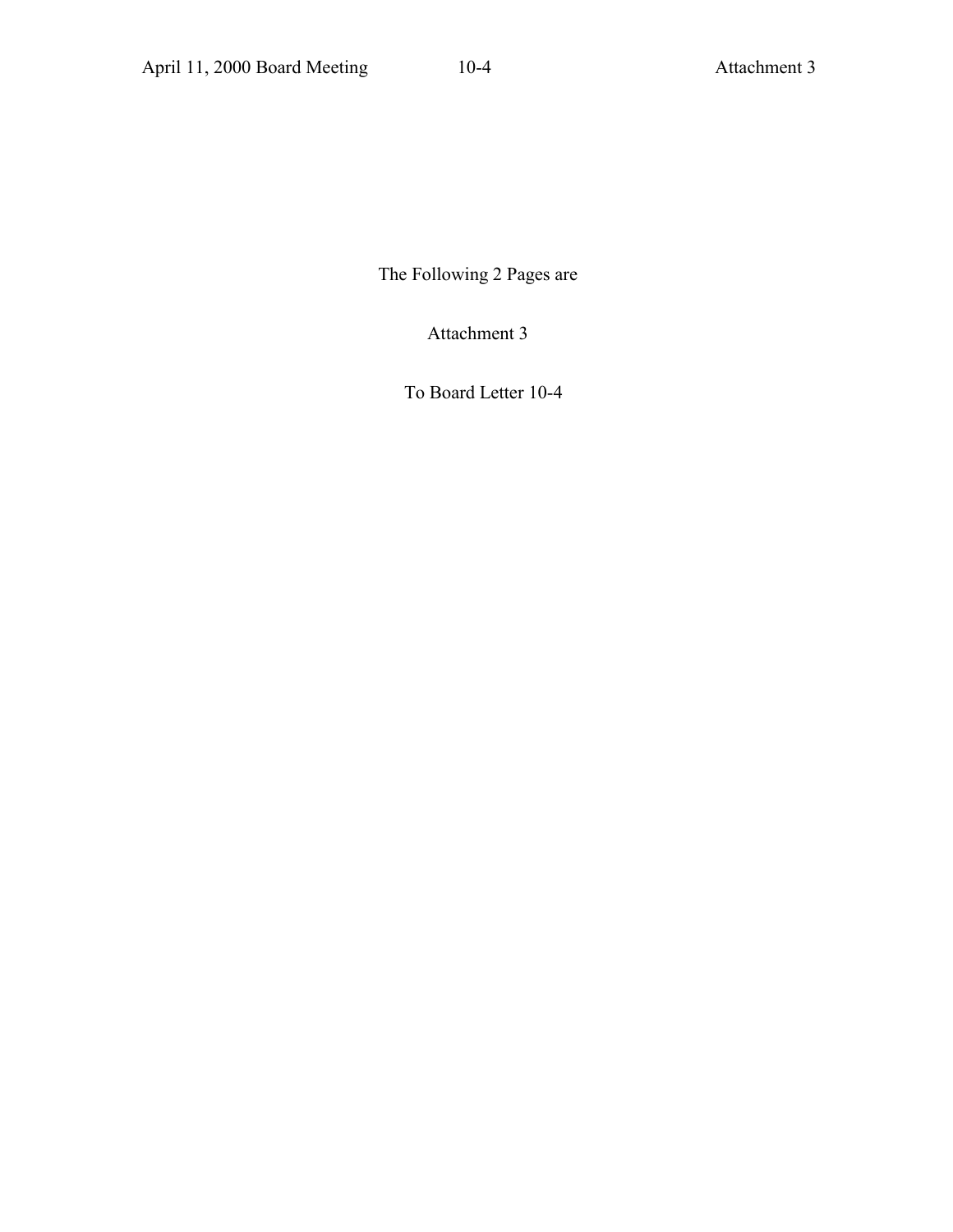THE RESOURCES AGENCY STATE OF CALIFORNIA

DEPARTMENT OF WATER RESOURCES



# **NOTICE TO**

**STATE WATER PROJECT CONTRACTORS** 

**NUMBER: 00-06** 

**SUBJECT: 2000 Entitlement** Allocation Increase

**MAR 1 0 2000** DATE: FROM Director, Department of Water Resources

The Department of Water Resources is pleased to announce that State Water Project supplies are projected to meet 100 percent of all SWP contractors' 2000 Table A entitlement requests. The 2000 allocation of entitlement water for long-term SWP contractors has increased from 2.88 million acre-feet to 3.62 million acre-feet. SWP contractors' Table A entitlements total 4.12 million acre-feet, of which 3.62 million acre-feet was requested. A table reflecting the new 2000 SWP allocation of entitlement water is enclosed. The Department's new approval considered several factors, including existing storage in SWP conservation reservoirs, a conservative projection of hydrology and water supply for the remainder of the 2000 calendar year based on the March 1, 2000 snow survey, SWP operational constraints, and 2000 contractor demands.

If you have any questions, please contact Dan Flory, Chief of DWR's State Water Project Analysis Office, at (916) 653-4313, or you may call Nancy Quan of his staff at (916) 653-9593.

Enclosure